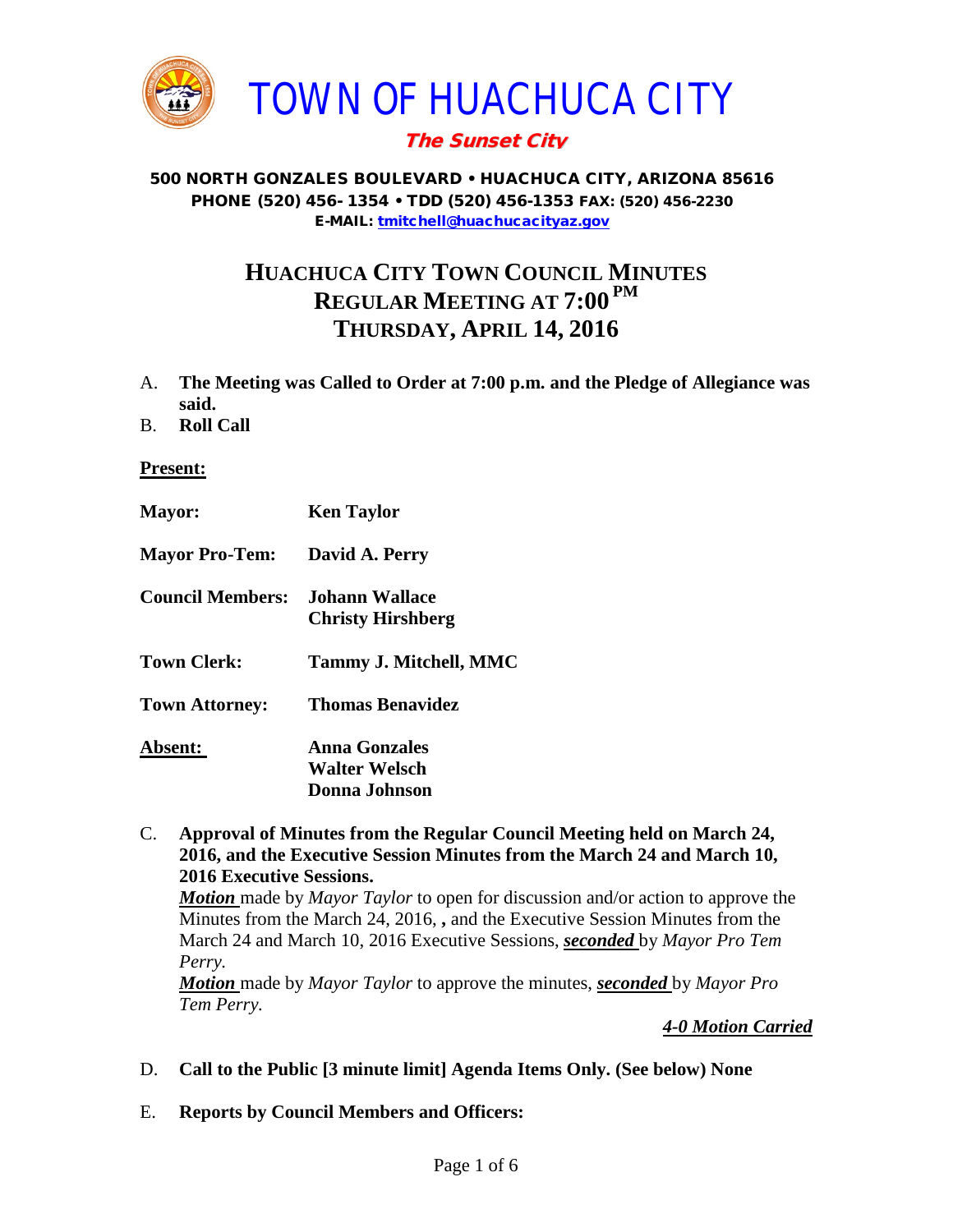- 1. *Councilmember Welsch - Library/Senior Center***-**. Town Clerk Mitchell gave the Library report that was submitted by Director Norris. Sign Language classes are going good. Director Norris is also doing a fund raiser at Applebee's for the Summer Reading Program, because the county usually gave us \$800.00 dollars and this year only gave us \$300.00 dollars. Director Norris is also working on the back to school program. They are also doing a Norma Lavender Discovery Play Garden on the side of the Library.
- 2. *Councilmember Johann-Wallace-Planning and Zoning***-** Councilmember Wallace reported that we have a couple of things going on. First Mr. Ortega is looking at putting in a RCA Track. Tonight we also are looking for approval of the Conditional Use Permit for Theresa Whitney proposing a Youth Center, located at 400 South Huachuca Boulevard. Randy Keeling is our new Chair Person and Tiffany Chavez is our Vice Chair.
- 3. *Council Member Hirshberg-Parks and Recreation***-**Council Member Hirshberg stated that she is looking for board members if anyone is interested. Also, Parks and Recreation meets on the second Monday of every month and you will need to be sworn in. On Saturday, April 23 we are having a bicycle Rodeo here at city hall. Summer Splash is coming soon we are setting up interviews in the next few weeks.
- 4. *Councilmember Johnson - Public Safety-*Chief Grey reported they discovered a box of marijuana. They believe it belongs to someone living here in town. Mayor Taylor added to be aware when you are out driving; a good friend of his was killed in a motorcycle crash. So, be careful and aware when driving.
- 5. *Mayor Pro Tem Perry - Public Works-* Mayor Pro Tem Perry said Public Works is out cleaning up the streets and cutting grass. The Landfill Supervisor attended informational training at ADEQ.
- 6. *Councilmember Gonzales - Finance-*. Town Clerk Mitchell stated we went out to bid (RFP) for a new accountant (CPA). The Haymore Firm won the bid.
- 7. *Mayor Taylor -*May*or* Taylor said the Little League has a Car Show planned for this weekend. They invite everyone to come out and join them.
- 8. *Tammy Mitchell - Town Clerk's/Administrator Report-*Clerk Mitchell said she made copies of the Little League schedule for anyone who would like to attend their games.

## F. **Unfinished Business: None**

## G. **New Business:**

1. **Discussion and/or Action [Mayor Taylor]: Town Code Enforcement Official's Report of Recent Activity.**

*This Item Moved between Item 8 and Item 9 of the Agenda.*

*Motion* made by *Mayor Taylor* to open for discussion and/or action, *seconded* by *Councilmember Wallace.* Dr. Johnson gave an update from the time when he started until now. Dr. Johnson went through the codes step by step and helps update them. In 2015 we had 26 building permits and now for 2016 we have 16 already. Helping the Planning and Zoning was the biggest step the city has taken. Planning and Zoning is really moving forward and is very productive for the city. He has met with many citizens and many citizens comply with what the law said. Dr. Johnson said he has always learned to put a strong foundation down to go by. We are working as a team with the Police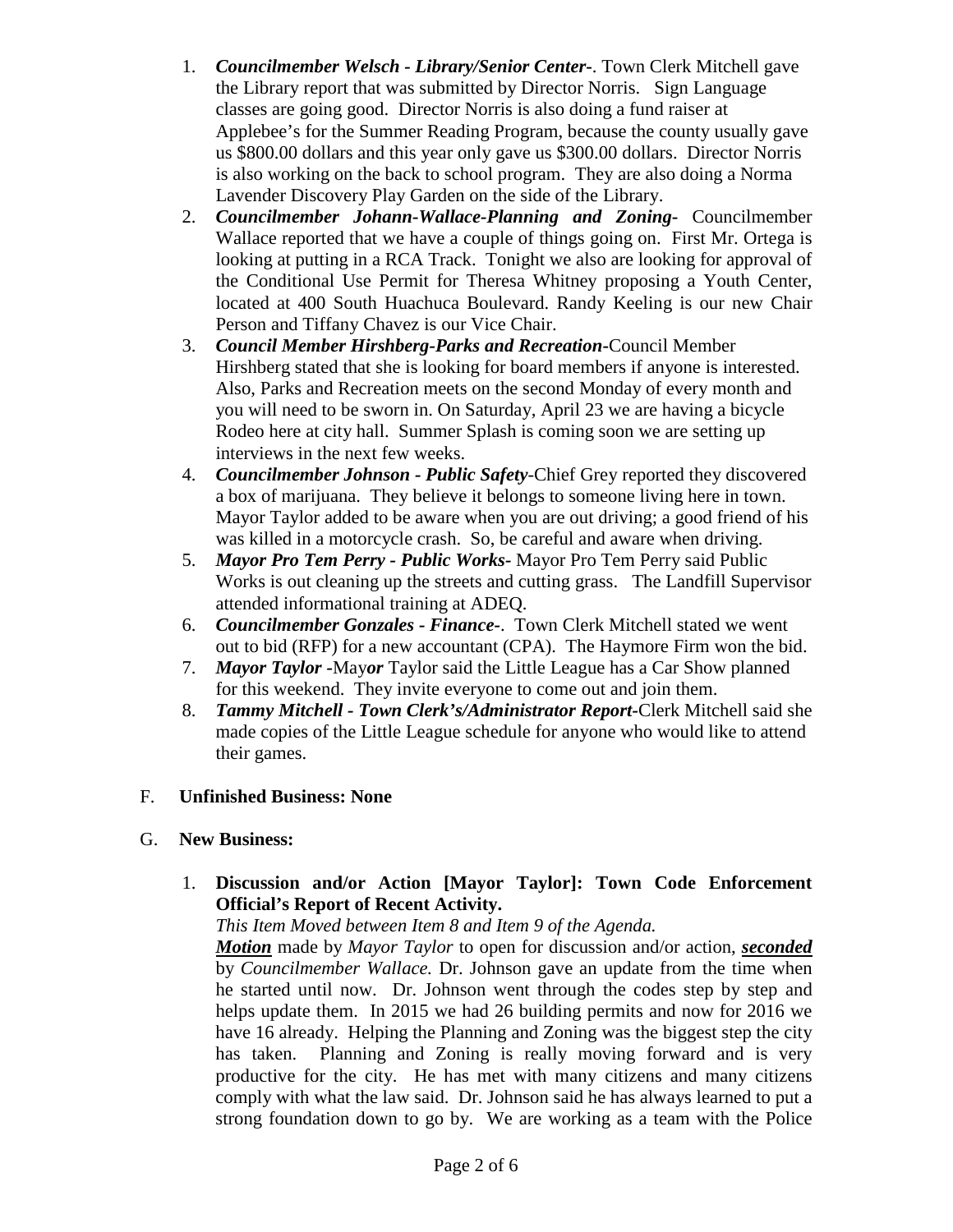Dept., Fire Dept. City Attorney and the rest of the staff to get things done that are needed.

*No Action*

2. **Discussion and/or Action [Mayor Taylor]: Executive [Closed] Session, Pursuant to A.R.S. 38-431.03 (A) (3), for Discussion and Consultation with the Attorney of the Council for Legal Advice Concerning Enforcement of the Town's Building, Planning and Zoning Codes.**

*Motion* made by *Mayor Taylor* to enter Executive Session, *seconded* by *Councilmember Hirshberg* (7:53).

*Motion* made by *Mayor Taylor* to close Executive Session and enter regular session, *seconded* by *Councilmember Hirshberg* (8:34).

3. **Discussion and/or Action [Johann Wallace]: Approval of the Conditional Use Permit for Theresa Whitney proposing a Youth Center, located at 400 South Huachuca Boulevard.** 

*Motion* made by *Councilmember Wallace* to open for discussion and/or action, *seconded* by *Mayor Taylor.*

*Motion* made by *Councilmember Wallace* to approve the Conditional Use Permit for Theresa Whitney, *seconded* by *Mayor Pro Tem Perry.*

Ms. Theresa Whitney gave a presentation of her vision and compassion on the Youth Center. Dr. Johnson said our codes require they have a Conditional Use Permit and they have complied with all the regulations and have been great to work with.

*4-0 Motion Carried*

4. **Discussion and/or Action [Mayor Taylor]: Appointment of Julie Mendoza to the Parks and Recreation Commission.** 

*Motion* made by *Mayor Taylor* to appoint Julie Mendoza, Craig Smith, Diane Hildebrandt and Andrea McDowell to the Parks and Recreation Commission, *seconded* by *Councilmember Hirshberg.*

*4-0 Motion Carried*

5. **Discussion and/or Action [Mayor Taylor]: Appointment of Rod Pieren to the Planning and Zoning Commission.**

*Motion* made by *Mayor Taylor* to open for discussion and/or action, *seconded* by *Councilmember Wallace.*

*Motion* made by *Mayor Taylor* to appoint Rod Pieren to the Planning and Zoning Commission, *seconded* by *Councilmember Wallace. Mayor Taylor swore in Mr. Pieren.*

*4-0 Motion Carried*

6. **Discussion and/or Action [Mayor Taylor]: Discussion Concerning Amending the Town Code to Allow Liquor Consumption in Town Parks for Certain Authorized Events.** 

*Motion* made by *Mayor Taylor* to open for discussion and/or action, *seconded* by *Councilmember Hirshberg.*

*Motion* made by *Mayor Taylor* to direct staff to look at making changes to Town Code to allow for the Consumption of Liquor/Alcohol on Town Property, *seconded* by *Councilmember Hirshberg.*

*4-0 Motion Carried*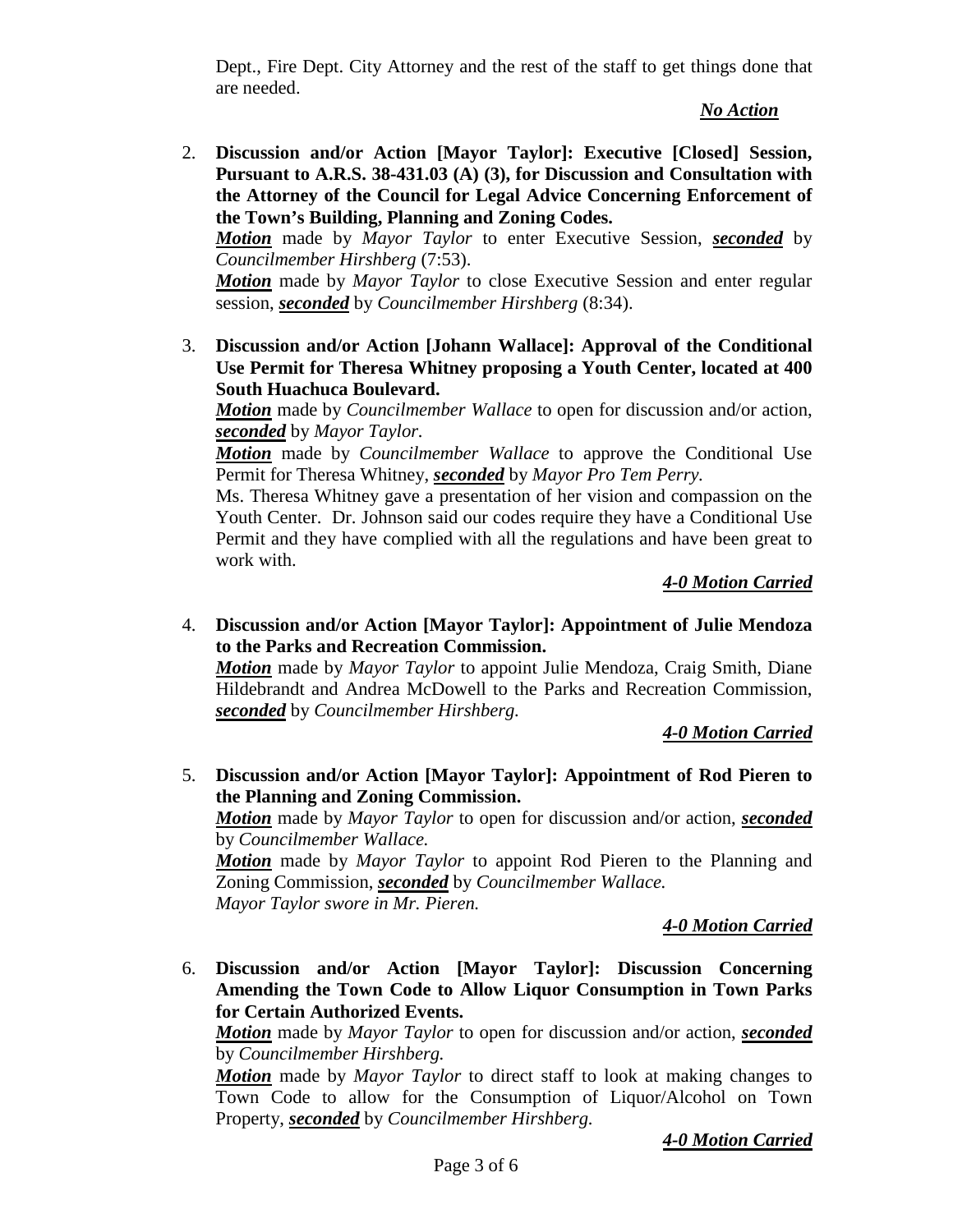7. **Discussion and/or Action [Mayor Pro Tem Perry / Town Attorney]: Second Reading of Ordinance No. 2016-14 AMENDING THE TOWN'S CODE TITLE 2 "ADMINISTRATION AND PERSONNEL" TO ESTABLISH THE OFFICE OF TOWN MANAGER AND TO SPECIFY THE DUTIES AND RESPONSIBILITIES OF THE TOWN MANAGER.** *Motion* made by *Mayor Pro Tem Perry* to open for discussion and/or action, *seconded* by *Mayor Taylor.*

*Ordinance 2016-14 Read by Title Only*

*Motion* made by *Mayor Pro Tem Perry* to adopt Ordinance 2016-14, *seconded* by *Mayor Taylor.*

*4-0 Motion Carried*

8. **Discussion and/or Action [Zoning Administrator / Town Attorney]: Second Reading of Ordinance No. 2016-15 - AMENDING THE TOWN CODE CHAPTER 18.105 "OFF-STREET PARKING AND LOADING REGULATIONS" SECTION 18.105.070 "PARKING LOT PLACEMENT REGULATIONS" CONCERNING PARKING LOT SURFACING AND OTHER PARKING LOT REQUIREMENTS.**

*Motion* made by *Mayor Taylor* to open for discussion and/or action, *seconded* by *Councilmember Wallace.*

## *Ordinance 2016-15 Read by Title Only*

*Motion* made by *Mayor Taylor* to adopt Ordinance 2016-15, *seconded* by *Councilmember Hirshberg.*

*4-0 Motion Carried*

9. **Discussion and/or Action [Zoning Administrator / Town Attorney]: Second Reading of Ordinance No. 2016-16 - AMENDING THE TOWN CODE TITLE 18 "ZONING," CHAPTER 18.10 "DEFINITIONS," CHAPTER 18.35 "R-1 RESIDENTIAL DISTRICTS," ADOPTING PARKING RESTRICTIONS FOR TRAILERS AND ACCESSORY VEHICLES IN RESIDENTIAL AREAS.**

*Motion* made by *Mayor Taylor* to open for discussion and/or action, *seconded* by *Councilmember Wallace.*

## *Ordinance 2016-16 Read by Title Only*

*Motion* made by *Mayor Taylor* to adopt Ordinance 2016-16, *seconded* by *Councilmember Hirshberg.*

#### *4-0 Motion Carried*

10. **Discussion and/or Action [Zoning Administrator / Town Attorney]: Second Reading of Ordinance No. 2016-17 - AMENDING THE TOWN CODE TITLE 18 "ZONING," CHAPTER 18.135 "AMENDMENTS," SECTION 18.135.080 "FEES" AND CHAPTER 18.145 "BOARD OF ADJUSTMENT," SECTION 18.145.100 "FEES AND NOTICE OF PUBLICATION," CHAPTER 18.150 "FEES," SECTION 18.150.010 "PLANNING AND ZONING FEES," AND ADDING NEW CHAPTER 18.155 "VIOLATIONS AND PENALTIES," TO CHANGE THE PLANNING AND ZONING FEES CHARGED BY THE TOWN AND ESTABLISHING A NEW PROCESS FOR HANDLING ZONING VIOLATIONS AND THE PENALTIES THEREFOR.**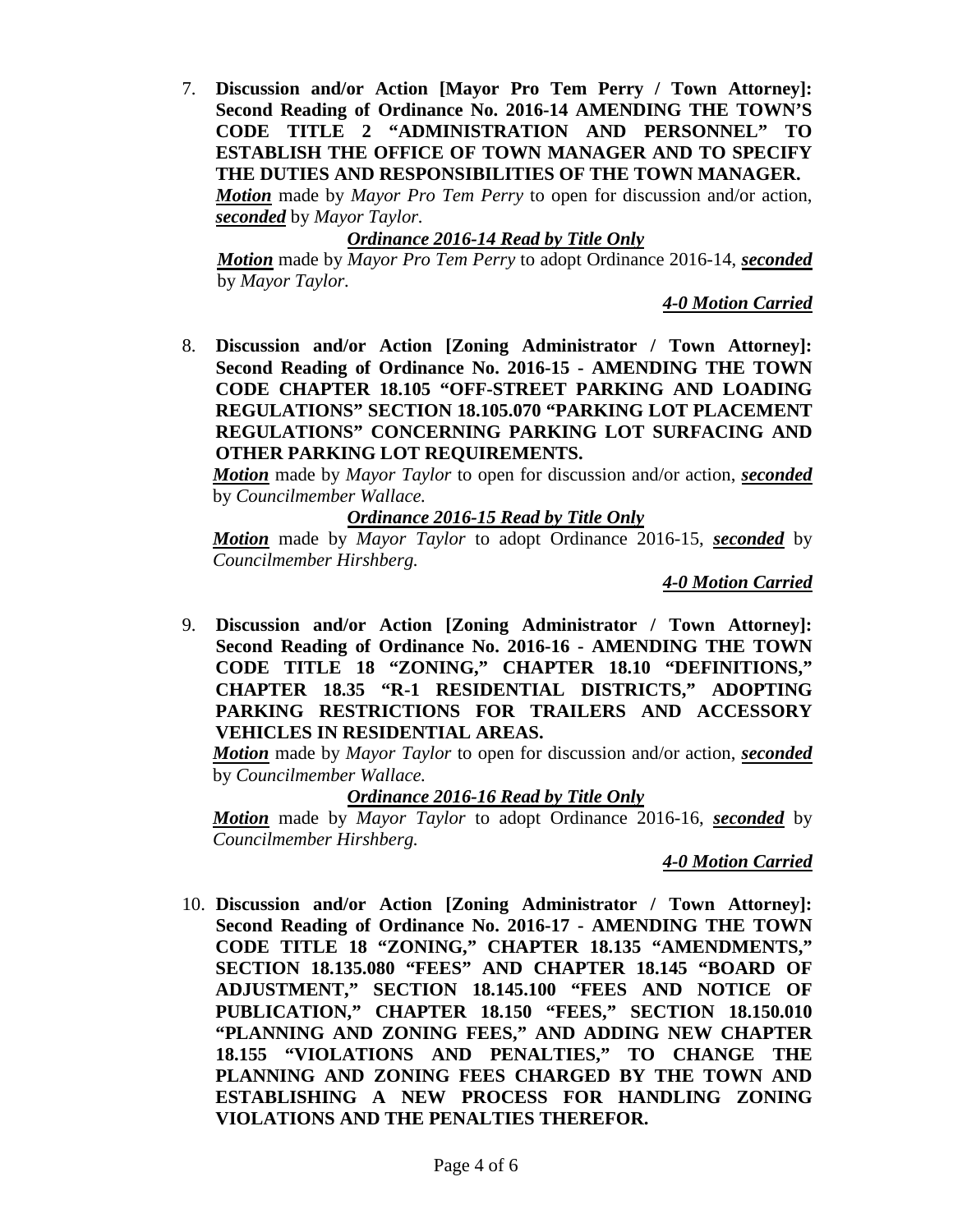*Motion* made by *Mayor Taylor* to open for discussion and/or action, *seconded* by *Councilmember Wallace.*

#### *Ordinance 2016-17 Read by Title Only*

*Motion* made by *Mayor Taylor* to adopt Ordinance 2016-17, *seconded* by *Councilmember Hirshberg.*

### *4-0 Motion Carried*

11. **Discussion and/or Action [Mayor Taylor]: Executive [Closed] Session, Pursuant to A.R.S. 38-431.03 (A) (3) & (4) for Discussion and Consultation with the Attorney of the Council in Order to Consider its Position and Instruct its Attorney Regarding a Lawsuit Filed Against the Town by Kathleen and Robert Kaufman for Personal Injury Damages. Following the Executive Session, the Council Might Take Action to Direct its Attorney.** 

*Motion* made by *Mayor Taylor* to open for discussion and/or action, *seconded* by *Mayor Pro Tem Perry.* Attorney Benavidez stated that the only law suit we have is the Kauffman's for the fall on the sidewalk in 2015. This has been turned over to the town's insurance.

#### *No Action Taken*

12. **Discussion and/or Action [Mayor Taylor]: Executive [Closed] Session, Pursuant to A.R.S. 38-431.03 (A) (1), (3) & (4) for Discussion Concerning the Employment of the Police Chief, Dennis Grey, and for Consultation with the Attorney of the Council for Legal Advice. Following the Executive Session, the Council Might Take Action to Direct its Attorney.** *Motion* made by *Mayor Taylor* to enter Executive Session, *seconded* by *Mayor Pro Tem Perry. Motion* made by *Mayor Taylor* to close Executive Session and enter regular session, *seconded* by *Councilmember Wallace* (9:22).

*Motion* made by *Mayor Taylor* to direct staff as discussed in Executive Session, *seconded* by *Councilmember Hirshberg.*

*4-0 Motion Carried*

## H. **Payment Approval Report in the amount of \$144,221.89** *Motion* made by *Mayor Taylor* to open for discussion and/or action, *seconded* by *Councilmember Hirshberg. Motion* made by *Mayor Taylor* to approve the payment of \$144,221.89, *seconded* by *Councilmember Hirshberg.*

## **4-0 Motion Carried**

I. **Call to the Public: [3 min. limit] ARS38-431-01 Public body may make an open call to the public during a public meeting, subject to reasonable time, place and manner restrictions, to allow individuals to address the public body on any issue within the jurisdiction of the public body. At the conclusion of an open call to the public, individual members of the public body may respond to criticism made by those who have addressed the public body, may ask staff to review a matter or may ask that a matter be put on a future agenda. However, members of the public body shall not discuss or take legal action on matters raised during an open call to the public unless the matters are properly noticed for discussion and legal action.**